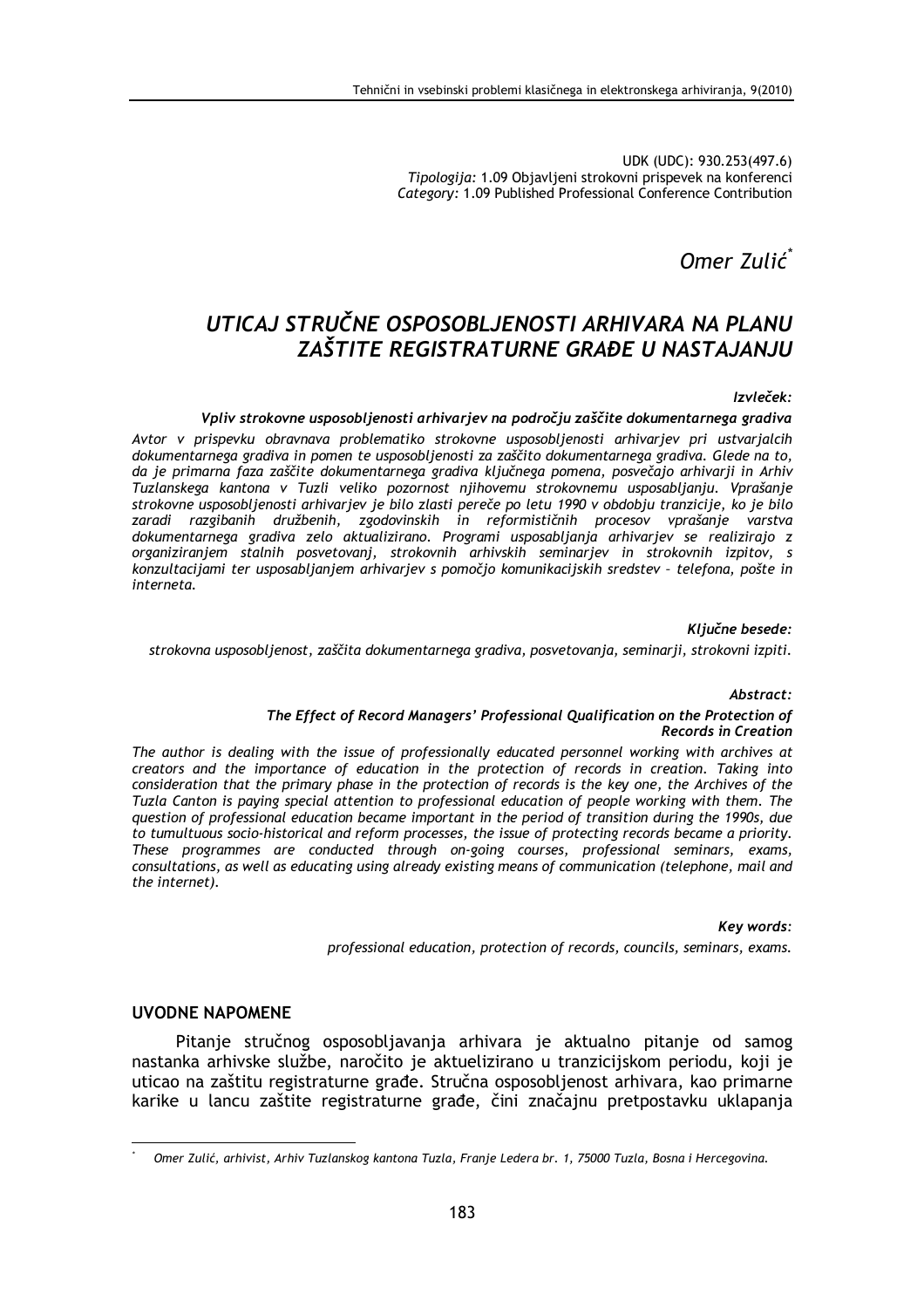arhivistike u savremene društvene tokove i zahtjeve današnjice. Sudbina registraturne građe u dobroj mjeri zavisi od stručne osposobljenosti arhivara u registraturama, koji čine jedan od osnovnih garanata za uspješnu zaštitu registraturne građe u nastajanju.

Obrazovanju arhivskih kadrova u Bosni i Hercegovini, nije se poklanjala dovoljna pažnja ni na jednom obrazovnom nivou. Odnos prema obrazovanju arhivskih kadrova ostavio je traga na arhivsku djelatnost u cjelini, a naročito kad su u pitanju registrature. Tek 2003. godine, sagledavajući aktualno stanje i potrebe u oblasti arhivistike, arhiva i registratura, angažovanjem menadžmenta Filozofskog fakulteta, odsjeka za historiju, uvedena je mogućnost opredjeljenja, u trećoj godini studija historije, za predmet arhivistiku, odnosno sticanje stručnog zvanja historičararhivista. Obrazovanjem, na ovaj način, mladih arhivista te njihovom permanentnom edukacijom i njihovim uključivanjem u struku, bilo u oblasti arhiva ili registratura, predstavlja valjanu pretpostavku na planu poboljšanja kadrovske strukture u arhivskoj dielatnosti.<sup>1</sup> Uzimajući u obzir navedeno, pristupilo se stručnoj edukaciji arhivara putem seminara, savietovania, stručnih ispita, interneta, telefona, te na druge načine, a o čemu će više riječi biti u nastavku rada.

Način ophođenja sa registraturnom građom u nastajanju jedan je od osnovnih elemenata uspješne zaštite iste, a u skladu sa specifičnošću ovih poslova, uspješno obavljanje istih zahtijeva odgovarajuću osposobljenost i stručnost arhivara. Međutim, u praksi su imaoci registraturne građe pitanju arhivskih kadrova poklanjali malo pažnje. Nerijedak je slučaj imenovanja arhivara samo da bi se formalno ispunila zakonska obaveza, pri čemu se ne vodi računa da li imenovana osoba zaista može odgovoriti zadatim obavezama. Tako se na miestima arhivara često imenuju osobe koje po stručnosti ne mogu zadovolijti potrebe na drugim radnim zadacima, a evidentni su i slučajevi da se za arhivare imenuju osobe sa završenom osnovnom školom, iako je to protivno odredbama Zakona o arhivskoj djelatnosti. Ono što ohrabruje jeste činjenica da je takvih primjera danas sve manje.

# ZNAČAJ ZAKONSKE REGULATIVE ZA USPJEŠNOST ZAŠTITE REGISTRATURNE GRAĐE I ODNOSA PREMA ARHIVSKIM KADROVIMA

U hijerarhiji odnosa u rukovanju sa registraturnom građom, potrebno je prije svega staviti akcenat na oblast kancelarijskog poslovanja, od čega kasnije zavisi i uspješnost arhivskog poslovanja. Upravo u tom pravcu su usmjereni i programi stručnog osposobljavanja arhivara. Naime, da bi se stvorile osnovne pretpostavke uspješnog arhivskog poslovanja, neophodno je urediti oblast kancelarijskog poslovanja, što podrazumijeva da iskusan arhivar mora poznavati i kancelarijsko poslovanje, jer su u praksi uočene mnoge nepravilnosti, pa čak i nepoznavanje osnovnih zakonitosti kancelarijskog poslovanja. Stoga je neophodno da arhivar bude educiran kako u oblasti arhivskog, tako i kancelarijskog poslovanja.

Evidentno je da se ne poklanja potrebna pažnja, od strane imalaca, kancelarijskome poslovanju i stručnoj osposobljenosti osoba koje rade na poslovima istoga. Iako je Zakonom propisana obaveza obrazovanja, osposobljavanja i usavršavanja uposlenika shodno njihovim sposobnostima i potrebama rada, u praksi to nije uvijek slučaj.<sup>2</sup> Shvatajući značaj navedenog, Arhiv TK Tuzla se aktivno

No prema dostupnim podacima do sada niti jedan svršeni diplomirani historičar-arhivista nije našao mjesto u registraturi.

Zakon o radu, Sl. novine Federacije BiH, br. 43/99.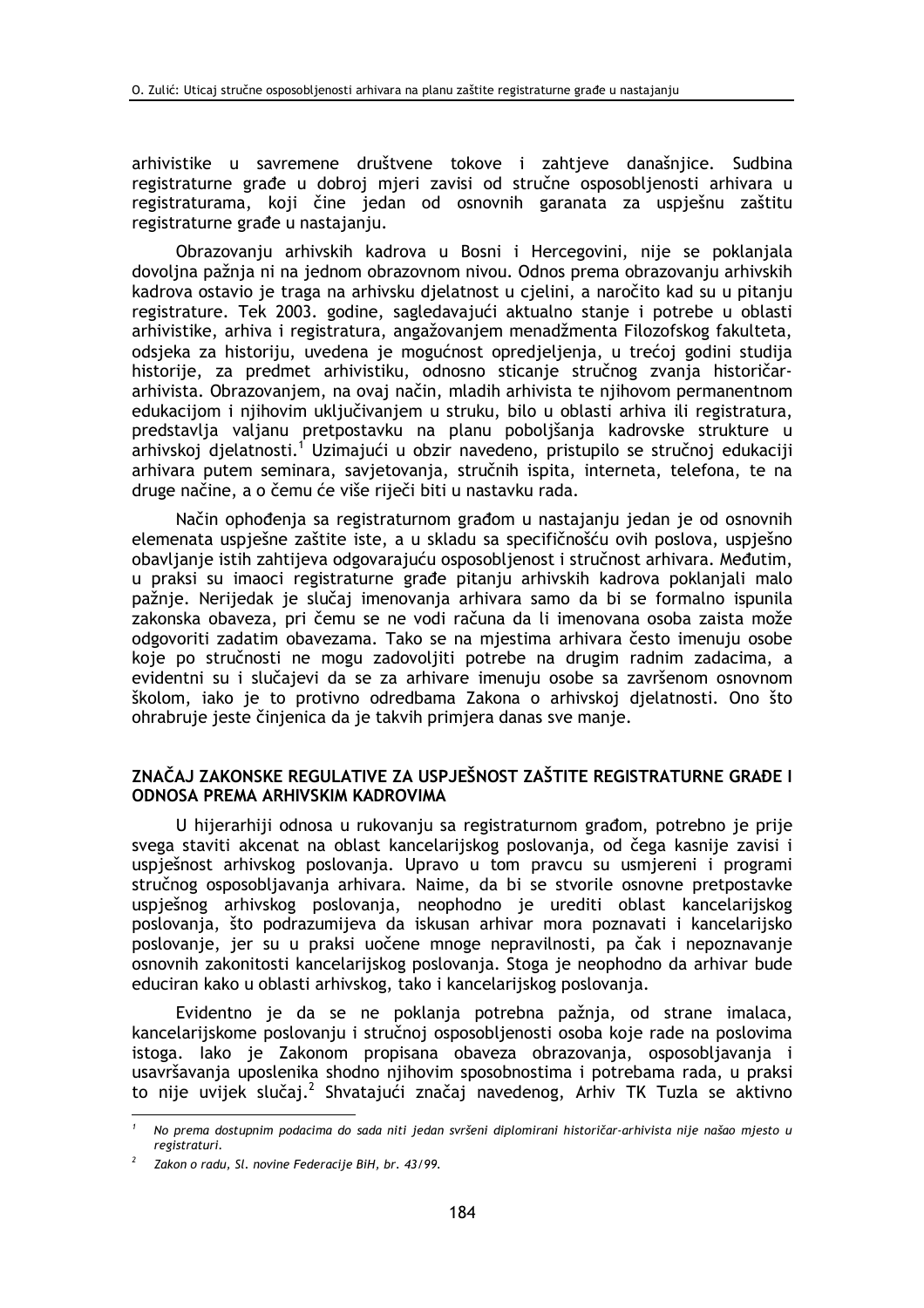uključio u praćenje provođenja obaveza u segmentu kancelarijskog poslovanja, što je na kraju rezultiralo većom funkcionalnošću zaštite registraturne građe u nastajanju.

Najveći broj propisa danas nije prilagođen zahtjevima današnjice. Danas, sve veći broj imalaca registraturne građe, koristi nove nosače informacija, što nameće potrebu uključivanja arhivske službe u praćenje navedenih tokova, jer su evidentni primjeri da se usljed nepoznavanja osnovnih zakonitosti koriste nezaštićeni i neformatizirani programi. Svakako bitno je i pitanje stručne osposobljenosti arhivara i opremljenosti istih opremom i znanjem. Postojećim propisima nije tretirano pitanje novih medija, elektronskih zapisa, evidencija, arhiviranje, migracije informacija na nove dostupne medije, kvalificiranosti i stručnosti kadrova koji rade na tim poslovima itd.

Na osnovu navedenoga može se konstatovati da je neophodno raditi na izmjenama i dopunama postojećih propisa, kako bi isti odgovorili zahtjevima današnjice.

#### **ARHIVSKIH TRANZICIJSKOME PERIODU EDUCIRANJE KADROVA**  $\mathbf{U}$  $\mathbf{U}$ REGISTRATURAMA (ISKUSTVA ARHIVA TK TUZLA)

Znajući da od stručne osposobljenosti arhivara, u mnogome zavisi sudbina registraturne građe u nastajanju, Arhiv TK je kontinuirano poklanjao pažnju stručnome osposobliavaniu kadrova koji rade na poslovima kancelarijskog i arhivskog poslovanja. Međutim, da bi se na odgovarajući način prišlo pitanju edukacije arhivara, neophodno je bilo ostvariti pravi uvid u stanje stručne osposobljenosti arhivara. Analizom podataka dobijenih na osnovu evidencija koje vodi Vanjska služba Arhiva, došlo se do saznanja da u 1991. godini, od ukupno 1120 registratura, nad kojima je Arhiv Tuzla vršio nadzor, posebno zaduženu osobu za arhivu je imalo 238 (21.25 %) registratura. Uz ostale, svakodnevne poslove brigu o arhivi su vodile 342 (30.54 %) osobe, dok 542 registrature, odnosno 48.39 % nije imalo zaduženu osobu za  $\int$ arhivu $^3$ 

Analizom stanja kadrova u 1999. godini utvrđeno je slijedeće: u 217 registratura ili 19,38 % je bilo posebno zaduženo lice, u 435 registratura ili 38,84 % poslove arhivara su obavljale osobe uz ostale radne zadatke, a u 471 registraturi ili 42,05 % nije postojala zadužena osoba za arhivu.<sup>4</sup> U današnje vrijeme procenat registratura koje nemaju zaduženu osobu za arhivu je jako mali, što je podatak koji ohrabruje i koji nam govori u kolikoj mjeri je uznapredovala svijest o značaju arhivske građe kao kulturnog naslijeđa, te o potrebi zaštite iste.

Nešto bolje stanje po tom pitanju je u oblasti uprave. Zastupljenost arhivskih kadrova u 1999. godini je slijedeća: od 51 registrature, 27 (52,94 %) registratura je imalo posebno zaduženo lice za rukovanje sa registraturnom građom. U 20 registratura (tj. 39,21 %) poslove arhivara obavljale su osobe uz ostale svakodnevne poslove, a u 4 registrature (7,84 %) nije postojala zadužena osoba za arhivu. Analizom kadrova sa aspekta stručne spreme, u oblasti uprave od 27 posebno zaduženih osoba za rukovanje sa registraturnom građom, samo 1 arhivar (1,96 %) je imao VSS, 3 osobe (5,88 %) VŠ, 13 osoba (25,49 %) SSS, 4 (7,48 %) KV radnici, a 2 osobe (3,92 %) su imale završenu samo osnovnu školu. Uz ostale poslove u oblasti

 $\overline{3}$ Iz evidencija Arhiva TK Tuzla.

Azem Kožar, Izet Šabotić, Dopunsko obrazovanje arhivara na području historijskog arhiva Tuzla, Sodobni arhivi XXII, Maribor 2000, str. 199-204.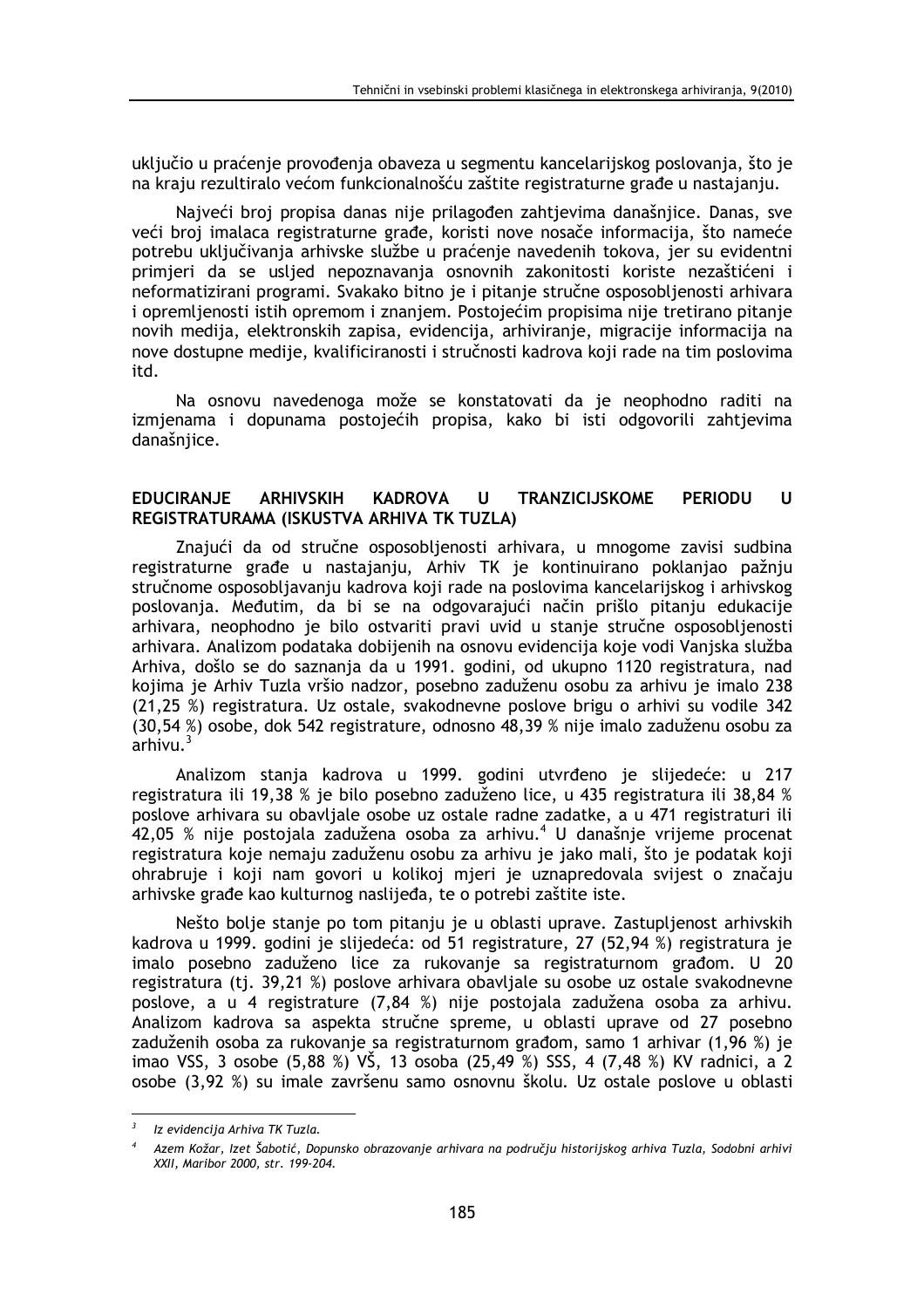uprave, od ukupno 20 arhivara njih 4 (7,48 %) je imalo VSS, 6 (11,76 %) VŠ, a 10 osoba  $(19,60\%)$  je imalo SSS<sup>5</sup> (vidi tabelu br. 1.).

Upoređujući stanje arhivskih kadrova u oblasti uprave u periodu 1999.-2009. godina, činjenice upućuju da je došlo do progresa po pitanju imenovanja osoba zaduženih za arhivsko poslovanje. Broj registratura koje nemaju zaduženu osobu za arhivu, sveden je na minimum, a u 2009. godini arhivari imaju najmanje srednju stručnu spremu, u skladu sa Zakonom.<sup>6</sup>

| Godina | posebno<br>zadužena osoba |       | uz ostale poslove |       | nije zadužena osoba |      | ukupno |     |
|--------|---------------------------|-------|-------------------|-------|---------------------|------|--------|-----|
|        | br.                       | %     | br.               | %     | br. reg.            | %    | br.re  | %   |
|        | reg.                      |       | reg.              |       |                     |      | g      |     |
| 1999.  |                           | 52,94 | 20                | 39,21 |                     | 7,84 | 51     | 100 |
| 2009.  | 20                        | 36,36 | 33                | 60    |                     | 3,63 | 55     | 100 |

Tabela br. 1. Broj imenovanih arhivara u registraturama oblasti uprave na području Tuzlanskoga kantona 1999., i 2009. godine.

# FORME STRUČNOG OSPOSOBLJAVANJA ARHIVARA

Kako bi arhivari uspješno odgovorili svim složenim pitanjima koja stoje pred njima neophodno ih je stalno educirati, što se može provoditi kroz različite oblike i forme i to:

- obrazovanje arhivskih kadrova u obrazovnim institucijama (škole, fakulteti),
- kursevi, stručni seminari i savjetovanja, izložbe, okrugli stolovi,
- obrazovanie u drugim arhivskim institucijama,
- stručni arhivistički ispit,  $\bullet$
- samoobrazovanie (korištenje stručne literature domaće ili strane provenijencije, internet itd.), i dr.

Kao što je već napomenuto, redovno srednjoškolsko obrazovanje za arhivsku struku ne postoji. Univerzitetsko obrazovanje je nešto pobolišano, uvođenjem i izučavanjem arhivistike na studijskim odsjecima za historiju.

Budući da još uvijek nemamo školovane kadrove, koji bi radili na zaštiti registraturne građe u registraturama, neophodno je uložiti više napora na stručnom edukovanju arhivara. Dakle, mi još uvijek ne možemo govoriti o sistematskom arhivističkome obrazovanju, bar ne u onoj mjeri u kojoj bi ono moralo biti zastupljeno, već o segmentu stručnoga usavršavanja. Naime, među obrazovnim modelima, najzastupljeniji u Bosni i Hercegovini je onaj model u kojem je arhivističko obrazovanje nadgradnja ranije stečenoga temeljnoga obrazovanja. Nosioci tih aktivnosti svakako trebaju biti nadležni arhivi i njihovi stručni radnici. Pri tome je naravno neophodno imati razrađene programe stručnog osposobljavanja, koji

Izet Šabotić, Stručni profili radnika na poslovima kancelarijskoga i arhivskoga poslovanja, Arhivska praksa br. 3, Tuzla 2000, str. 81-92.

Evidencije Vanjske službe Arhiva TK Tuzla.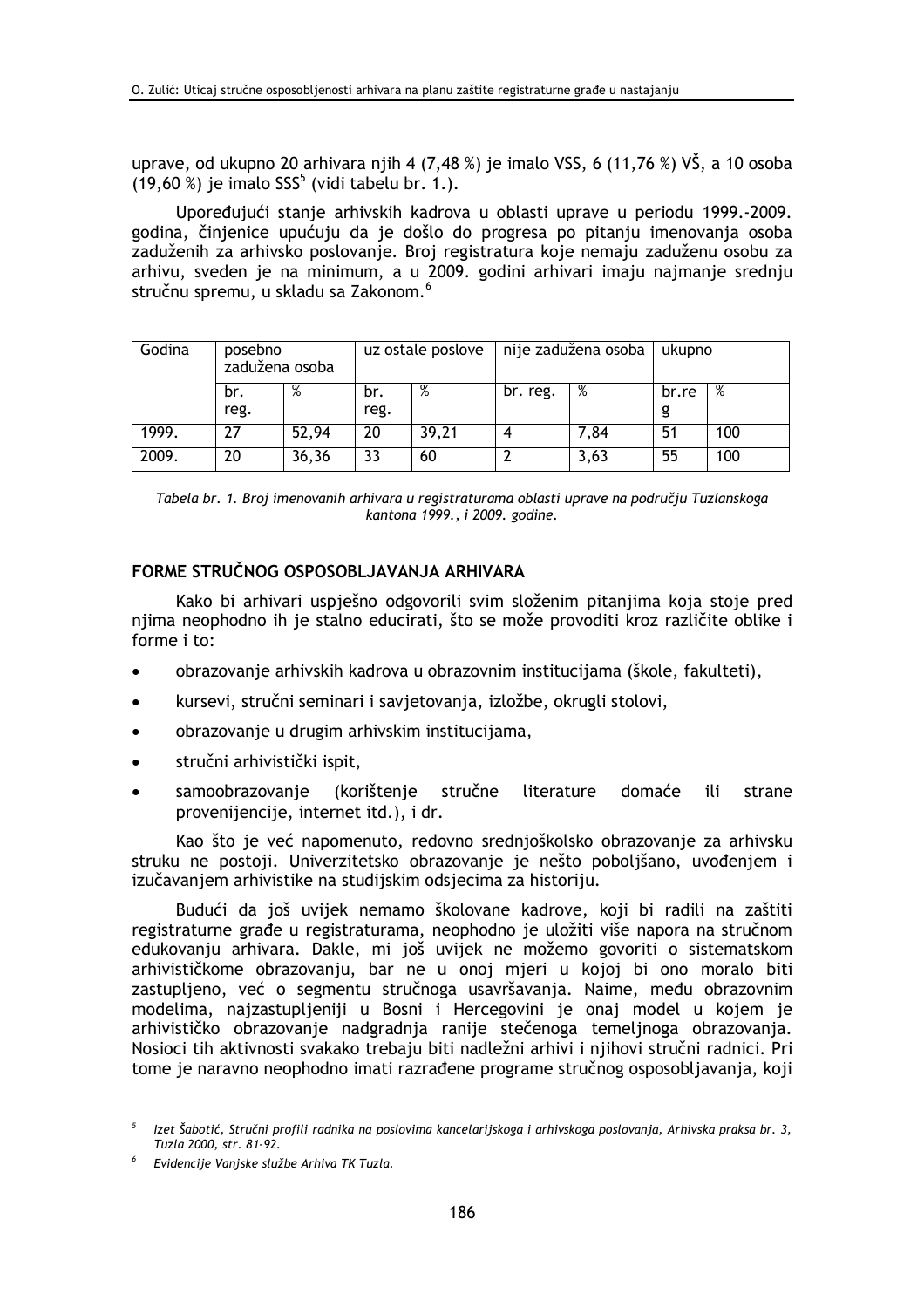će se provoditi ili ciljano prema određenim oblastima rada (npr. uprava, pravosuđe, privreda itd.) ili regionalno, na nivou općine, regije ili kantona.

Uzimajući u obzir značaj obrazovanja arhivara, koje je neophodno u sistemu primarne zaštite registraturne građe, Arhiv Tuzla je još od početka osamdesetih godina započeo i realizovao brojne oblike stručnog osposobljavanja arhivara. Uglavnom se radilo o jednodnevnim ili dvodnevnim skupovima na kojima su obrađivana praktična pitanja arhivske teorije i prakse. Sa ovim aktivnostima nastavljeno je čak i u vrijeme agresije na Bosnu i Hercegovinu. Uglavnom se radilo o općinskim i regionalnim skupovima, koji su se odnosili na zaštitu registraturne građe u ratnim okolnostima. Naročito značajna i dobro posjećena, shodno vremenskim okolnostima u kojima su održavana, bila su savjetovanja održana u Tuzli (1994. godine) i Gradačcu (1995. godine), koja su bila realizovana na temu »Značaj i zaštita arhivske građe u posjedu imalaca u ratnim okolnostima«.

Sa edukacijom arhivara na prostoru Tuzlanskoga kantona nastavilo se i u postdejtonskome periodu. Tako je u saradnji sa Društvom arhivskih radnika, Arhiv Tuzla bio domaćin i organizator Prvog poslijeratnog savjetovanja arhivskih radnika, a kojemu je prisustvovalo i nekoliko desetina predstavnika iz registratura. Savjetovanje je održano 1996. godine u Banovićima (hotel Zlaća), a cilj savjetovanja bio je analiziranje stanja i zaštite registraturne građe u posjedu imalaca.

Sa permanentnom edukacijom arhivara nastavljeno je 1997. godine, kada je na jezeru Modrac, pod pokrovitelistvom Savieta Evrope, održano jednodnevno savjetovanje na temu »Zaštita registraturne građe u nastajanju«. Na pomenutome savjetovanju bilo je prisutno više od 200 učesnika, što je bio dovoljan pokazatelj potrebe održavanja ovakvih stručnih skupova.

Imajući u vidu realne potrebe i zainteresovanost za navedene edukativne skupove, Arhiv Tuzla je sebi stavio u zadatak, da ovakva savjetovanja prerastu u tradicionalna. Stoga je već 1998. godine, u Tuzli, održano novo, po redu 11. savjetovanje, koje je postalo prepoznatljivo, u Bosni i Hercegovini ali i šire, po nazivu "Arhivska praksa". Ono što je bitno naglasiti je da je ovo savjetovanje, po prvi put, pratilo i izdavanje stručnoga časopisa pod istoimenim nazivom, koje je postalo stalna praksa.

Održavaniem 12. savietovania »Arhivska praksa 99« nastavlien je proces permanentne edukacije arhivara. Savjetovanje je održano 1999. godine u hotelu Konjuh u Živinicama, kojom prilikom je promovisan i novi, po redu drugi broj časopisa »Arhivska praksa«. Iste godine, a u sklopu programa za stručno osposobljavanje arhivara, u općinama Srebrenik, Gradačac i Gračanica organizovan je seminar za direktore i sekretare osnovnih škola, na temu »Arhivsko i kancelarijsko poslovanje u osnovnim školama«.

Osim navedenog, u općini Čelić je u martu iste godine održan seminar na kojem su također obrađene aktualne teme iz oblasti arhivskog i kancelarijskog poslovanja. Seminaru je prisustvovalo preko 40 predstavnika registratura iz svih oblasti (uprava, pravosuđe, privreda, školstvo itd.).<sup>7</sup>

Projekti stručnog osposobljavanja arhivara iz oblasti kancelarijskog i arhivskog poslovanja odvijaju se kontinuirano iz godine u godinu. U oktobru mjesecu 2004. godine u hotelu »Tuzla« realizovano je 17. po redu tradicionalno savietovanje

Izet Šabotić, Stručni profili radnika na poslovima kancelarijskoga i arhivskoga poslovanja, Arhivska praksa br. 3, Tuzla 2000, str. 81-92.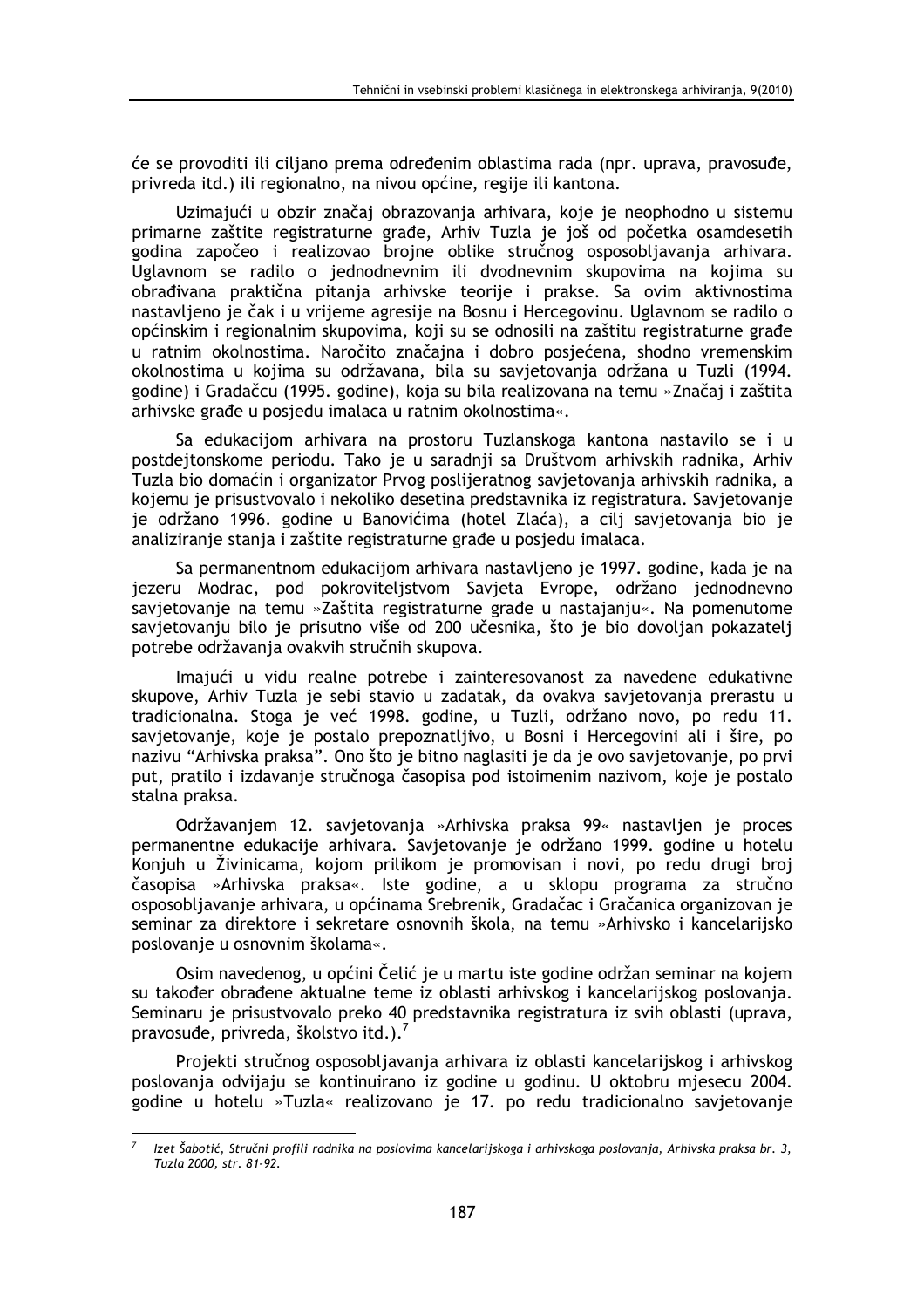»Arhivska praksa« na kojem je uzelo učešća preko 300 učesnika, sa oko trideset izlagača, iz Bosne i Hercegovine i van njenih granica. Ono što je naročito značajno istaći jeste činjenica da je na ovim savjetovanjima osim aktualnih tema iz oblasti arhivske teorije i prakse, značajna pažnja poklanjana pitanju stručnog osposobljavanja arhivara iz oblasti upotrebe i korištenja novih tehnologija u oblasti kancelarijskog i arhivskog poslovanja.

Naime, uvođenje novih tehnologija je neminovan proces u razvoju arhivske struke. Međutim, taj proces zahtijeva uključivanje struke, odnosno arhivske službe, te permanentno osposobljavanje arhivara, koji se uz znanje rada sa starim uređajima, moraju stalno osposobljavati za rad na novim generacijama uređaja koji su u pravilu sofisticiraniji od prethodnih.

U uskoj vezi sa edukacijom arhivara u oblasti korištenja novih tehnologija je i neminovan proces prenosa informacija sa starih na nove medije (hibridno arhiviranje) čime bi se obezbijedio kontinuitet u korištenju podataka pohranjenih na novim medijima. Imajući u vidu navedenu činjenicu, Arhiv Tuzla je u okviru realizovanih savietovania, vodio računa i o osposobljavanju arhivara u oblasti elektronskoga arhiviranja. Godine 2009. održano je 22. Savjetovanje »Arhivska praksa« koje je pratio časopis »Arhivska praksa« br. 12.

Uviđajući značaj arhivske građe koju stvaraju nevladine organizacije, a u cilju sveobuhvatne zaštite iste, 2002. godine je realizovan seminar za predstavnike nevladinih organizacija, u cilju stručne edukacije osoba koje rade na poslovima kancelarijskog i arhivskog poslovanja, a 2007. godine, u Gračanici je održan seminar za arhivare iz oblasti privrede, koji je takođe polučio značajne rezultate.

Stručno osposobljavanje arhivskih kadrova provodi se i kroz Zakonom propisanu obavezu polagania stručnog arhivističkog ispita (imaoci registraturne građe moraju da »odrede zaposlenika odgovornog za rad arhive, koji mora imati najmanje srednju stručnu spremu i položen stručni ispit za rad na poslovima arhivara«<sup>8</sup>) koji ustvari predstavlja svojevrstan vid stručnog usavršavanja arhivskih kadrova.

Naravno, polaganje pomenutog ispita ne znači da je proces usavršavanja, odnosno sticanja novih znanja i iskustava time završen. Naprotiv, predstavlja validnu osnovu za daljnju stručnu nadogradnju. Način polaganja ispita sadržan je u odredbama Pravilnika o arhivističkim zvanjima, uslovima i načinu sticanja stručnih zvanja u arhivskoj djelatnosti.<sup>9</sup>

Ovim Pravilnikom utvrđuju se: uslovi i način sticanja stručnih zvanja, vrste stručnih zvanja, program polaganja arhivističkog ispita, način polaganja i izdavanje uvjerenja o stručnom ispitu i priznavanje zatečenih stručnih zvanja u arhivskoj djelatnosti. U ovisnosti od stepena stručne spreme stručna zvanja mogu biti osnovna i viša.

Arhivistički ispit sastoji se od općeg i posebnog dijela. Opći dio ispita obuhvata materiju koja se odnosi na: ustavno uređenje Bosne i Hercegovine, arhivsko zakonodavstvo, upravni postupak i kancelarijsko poslovanje. Posebni dio ispita obuhvata stručne predmete i to: arhivistika, arhivi i informatičke tehnologije, pomoćne historijske nauke, historija Bosne i Hercegovine i strani jezik.

Član 12. Zakona o arhivskoj djelatnosti, Službene novine Tuzlanskoga kantona, br. 15/00.

Službene novine Tuzlanskoga kantona, br. 9/01.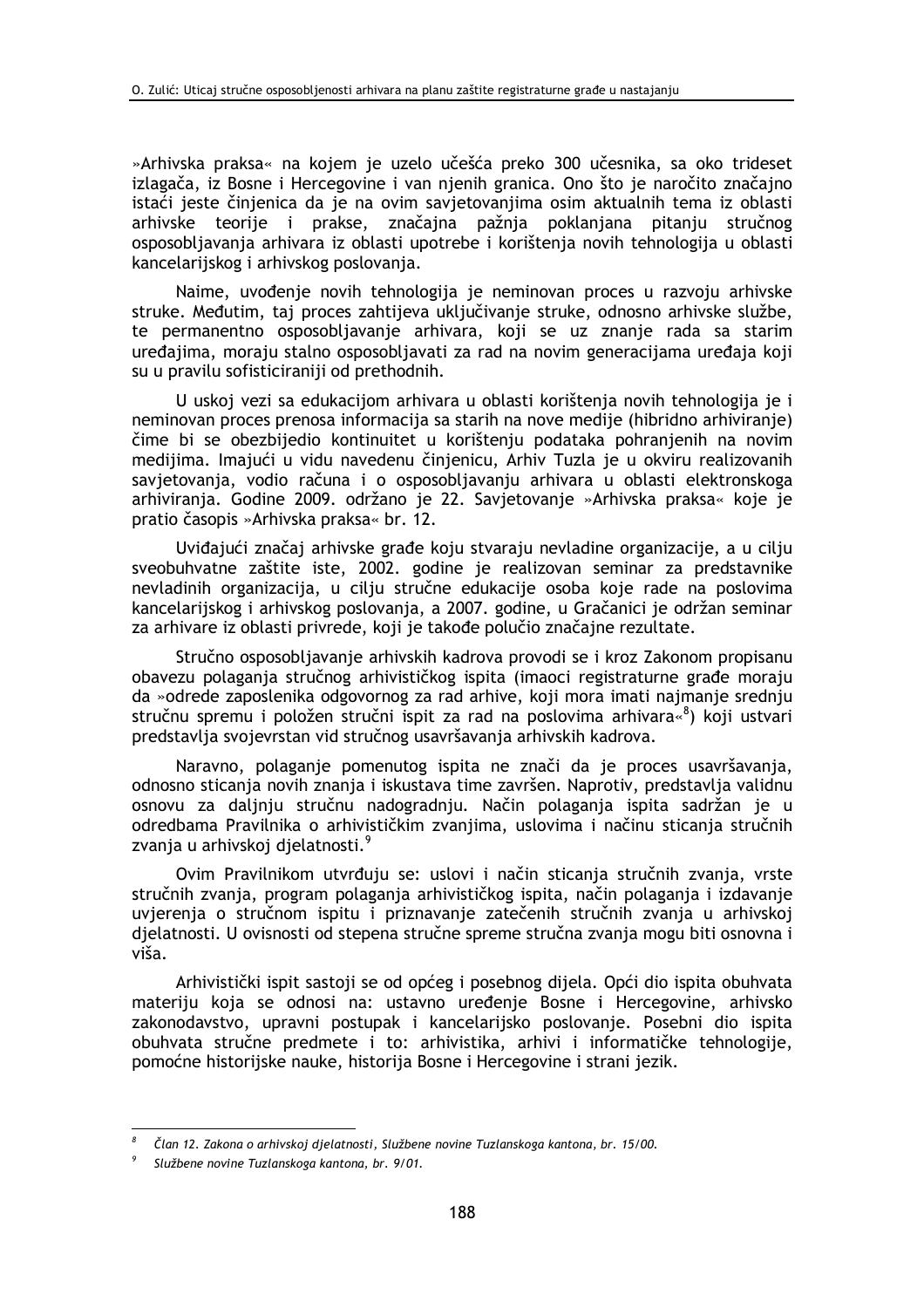Polaganju stručnoga ispita u ranijem periodu nije poklanjana dovoljna pažnja. Tako su na poslovima arhivara u registraturama na prostoru Tuzlanskoga kantona, do kraja 2004. godine samo tri arhivara (općina Tuzla, Zajedničke službe kantonalnih organa i Željeznice BiH područje Tuzla), imale položen stručni arhivistički ispit. Međutim, već u 2005. godini Arhiv TK Tuzla je agilnije krenuo sa aktivnostima oko ispunjavanja ove zakonske obaveze. Tako je za prva dva mjeseca u 2005. godini, ovu obavezu ispunilo još 17 registratura, odnosno 17 osoba je položilo stručni ispit za rad na poslovima arhivara. Do kraja 2009. godine obavezu polaganja stručnog arhivističkog ispita ispunilo je oko 90 registratura.<sup>10</sup> Osim navedenoga stručno osposobljavanje arhivara vrši se i putem stručne literature, telefona, interneta.

U kolikoj mjeri je pitanje stručne osposobljenosti kadrova uticalo na zaštitu građe u nastajanju vidljivo je iz mnogobrojnih primjera. Ako uzmemo u obzir registrature prve kategorije možemo sa sigurnošću konstatovati da se ophođenje sa registraturnom građom obavlja u skladu sa propisima.

Arhivari su u potpunosti osposobljeni da izvršavaju radne zadatke iz oblasti arhivskog poslovanja. Nerijetki su primjeri u kojima arhivari iniciraju izmjene i dopune Listi kategorija, sa naglaskom potrebe revalorizacije građe, ukazujući na nekompletnost građe, potrebu rekonstrukcije, itd. Da se na polju osposobljavanja uradilo puno, dovoljno govori i podatak da se preuzimanje naročito značajnih fondovskih cjelina organa uprave (npr. preuzimanje arhivske građe nastale u periodu 1992.-1995. godina) vrši po sumarno analitičkim popisima.

# ZAVRŠNA RAZMATRANJA

Kako bi pitanje primarne zaštite registraturne građe u nastajanju bilo izvjesno, a građa tretirana u skladu sa zakonskom regulativom, neophodno je u narednom periodu nastaviti sa započetim aktivnostima i to:

- Permanentno obrazovanie arhivara u ciliu adekvatne i izviesne zaštite registraturne građe u nastajanju. U ovom segmentu naročito dobre rezultate mogu dati strukovni-granski seminari, naročito ukoliko se organizuju po sistemu radionica, sa manjim brojem arhivara.
- Insistiranie da na arhivskim poslovima budu posebno zadužene osobe, a u skladu sa Zakonom i Pravilnicima o unutrašnioj sistematizaciji. Najme, da bi se došlo do mogućnosti da se arhivski kadrovi u registraturama educiraju neophodno je prije svega da se u registraturama imenuju posebno zadužene osobe za rukovanje sa registraturnom građom. Praksa imenovanja arhivara, uz ostale radne zadatke, ne daje željene rezultate zbog »prioriteta« u obavljanju svakodnevnih radnih zadataka. Tek nakon toga, procesi dopunskog stručnog osposobliavania arhivara mogu dati željene rezultate.
- Stalno obrazovanje arhivskih radnika zaposlenih u arhivima, kako bi isti bili osposobljeni da se uključe u rješavanje mnogobrojnih otvorenih pitanja u arhivskoj djelatnosti, odnosno kako bi mogli odgovoriti zahtjevima današnjice.
- Uticaj na društvenu zajednicu u cilju osnivanja ustanova za obrazovanje arhivskih kadrova u redovnom školskom sistemu.

Iz evidencija Ministarstva obrazovanja, nauke, kulture i sporta TK Tuzla.